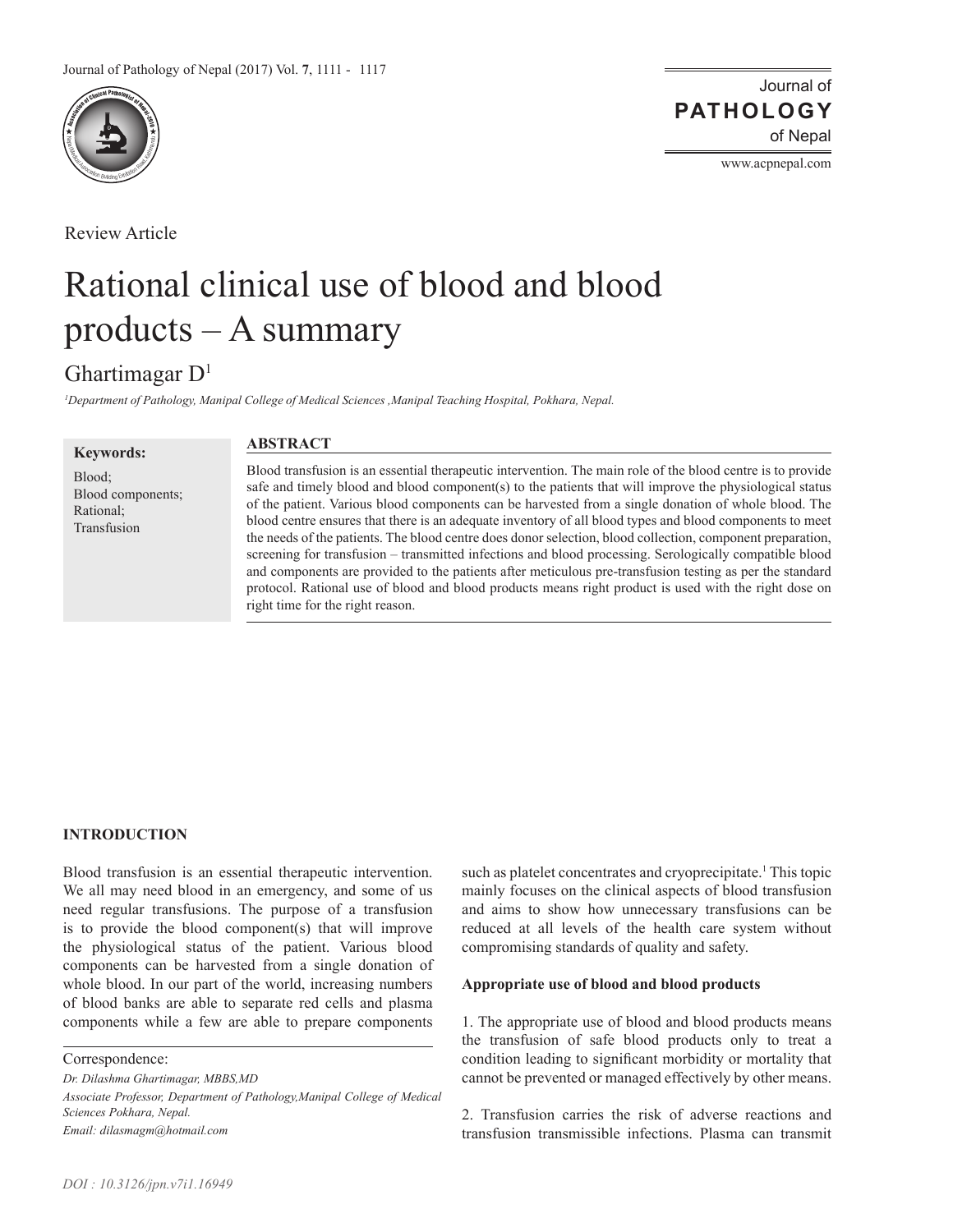most of the infections present in whole blood and there are very few indications for its transfusion.

3. Blood donated by family/replacement donors carries a higher risk of transfusion-transmissible infections than blood donated by voluntary non-remunerated donors. Paid blood donors generally have the highest incidence and prevalence of transfusion-transmissible infections.

4. Blood should not be transfused unless it has been obtained from appropriately selected donors, has been screened for transfusion transmissible infections and tested for compatibility between the donor's red cells and the antibodies in the patient's plasma.<sup>2</sup>

## **Screening**

The screening of all donated blood is done for transfusiontransmissible infections like HIV I and II, hepatitis viruses B and C, syphilis and, wherever appropriate, other infectious agents, such as malaria and Chagas disease.

## **Collection and storage**

The collection of blood from donors may take place within the blood transfusion centres or hospitals blood banks. It is also often collected from donors during mobile blood collection sessions. The blood is then taken to a laboratory for testing and processing into components and for storage and distribution as the need arises.3,4

Blood is collected at body temperature, i.e. +37 °C. Inorder to maintain its vital properties, it must be cooled to below +10°C to be transported, and stored at refrigeration temperatures of around  $+4$  °C until use. Hence the term, blood cold chain, which begins the moment the blood is collected and continues until it is transfused. If blood is stored or transported outside of these temperatures for long, it loses its ability to transport oxygen or carbon dioxide to and from tissues respectively upon transfusion. Other factors of serious concern are the risk of bacterial contamination if blood is exposed to warm temperatures. Conversely, blood exposed to temperatures below freezing may be damaged, and the transfusion of such blood can be fatal.3

Whole blood and red cells must always be stored at a temperature between  $+2$  °C and  $+6$  °C. The main reasons for giving a blood transfusion are to restore or help to maintain the body's oxygen-carrying capacity in the body. If blood is not stored at between  $+2$  °C and  $+6$  °C, its oxygen-carrying ability is greatly reduced. If blood is stored above  $+6$  °C, bacteria that may have inadvertently entered the unit during collection may grow to such an extent that transfusion of the contaminated blood could be fatal. The lower limit of  $+2$  °C is also very important. This is because red cells are very sensitive to freezing. If they are allowed to freeze, the red cell membranes rupture and the haemoglobin is released

or the cells are haemolysed. The transfusion of haemolysed blood can be fatal.<sup>5</sup>

The anticoagulant/preservative solution in the blood bag contains nutrients for the blood during storage and stops the blood from clotting. The red cells can only carry and deliver oxygen if they remain viable. The most important substances in maintaining the viability of red cells are glucose and adenosine triphosphate (ATP). It is essential to maintain an equilibrium between ATP, 2,3 Diphosphoglycerate (2,3 DPG), glucose and pH. One of the anticoagulant/ preservatives most commonly used is citrate phosphate dextrose with adenine (CPDA-1). The dextrose and adenine help the red cells to maintain ATP during storage, and the citrate is the anticoagulant which stops the blood from clotting.2

## **General Guidelines**

*1. Check the blood or components before starting the transfusion.* 

- Check the physician's order to verify that you have received the required blood or component ordered.
- Match ABO and Rh group of the patient with the ABO & Rh group of the blood product label. If there is discrepancy, do not start transfusion. Report to the blood center immediately.
- Check expiration date, unit number, component label, and special process label such as irradiated.
- Compare the blood bag number with the number listed on compatibility report.4,6

## *2. Identification of the Patient:*

• This is a very important step before starting the transfusion, as misidentification of the patient is the most common cause of mismatched transfusion and prove fatal to the patient.

• Compare the patient name, hospital number and blood group on the blood bag with the patient name and hospital number and blood group on the patient file.

• Before starting the transfusion, record the time, temperature of the patient, pulse rate and BP on the patient file. This will be helpful to monitor any changes in the vitals during transfusion.4,7,8

#### *3. Administration of red blood cell components:*

• Ensure the IV line is patent and Gauge of the needle is adequate to transfuse the blood component. Use a standard blood transfusion set with filter.<sup>4</sup>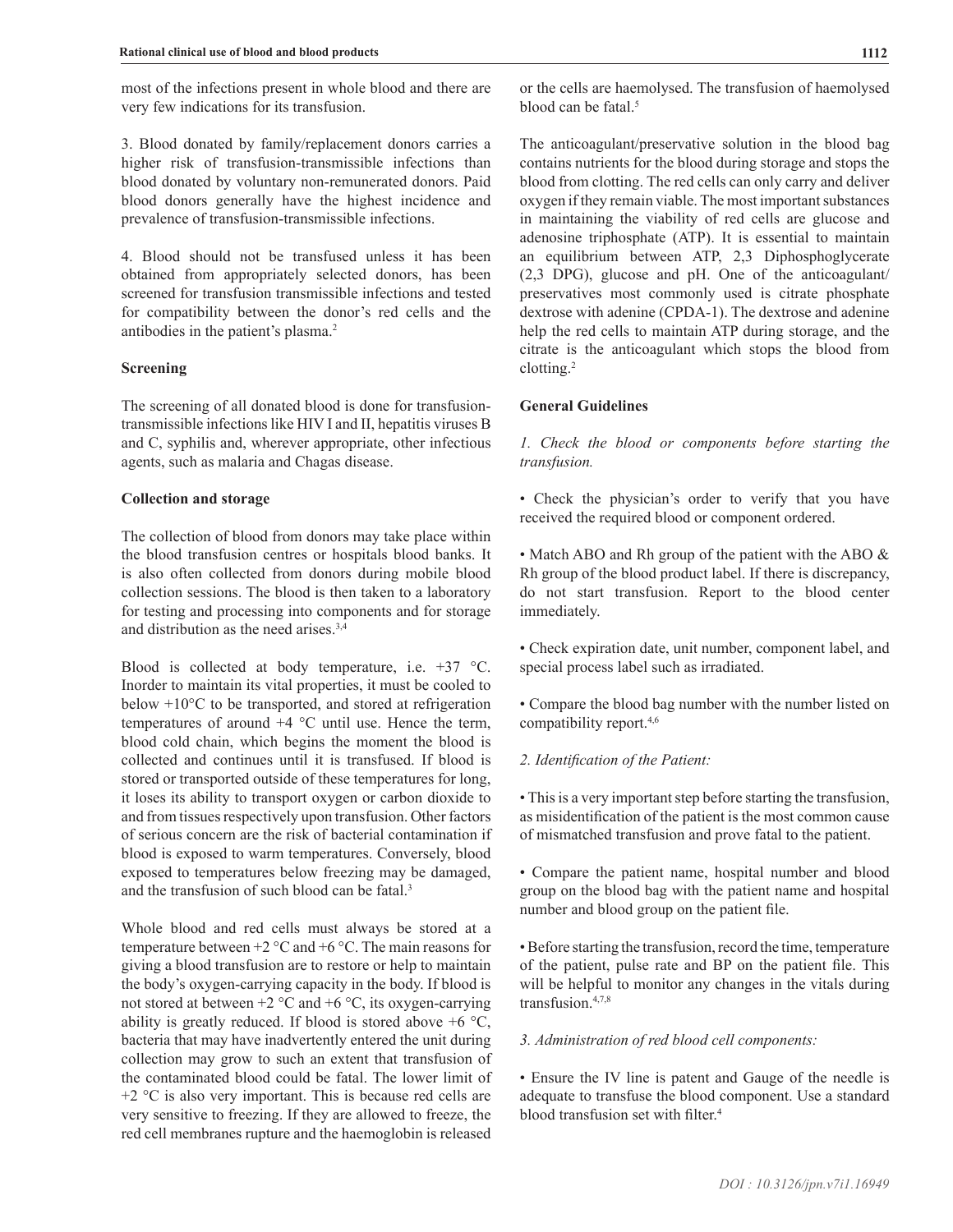*4. Concurrent fluids along with red cell transfusion:* 

• Avoid additions of any type of fluid or drug into the blood bag.

• Only compatible IV solutions, such as isotonic  $(0.9\%)$ saline may be used along with red cell transfusion.

• Do not mix any medication along with red cell unit. Some drugs can cause hemolysis due to their high pH. 5% dextrose can cause agglutination of red blood cells. Lactate ringer solution can result in clotting because of its calcium content. If medication were added to the blood component it would be difficult to investigate the cause of the transfusion reaction if there is any.

• Do not mix blood components together, e.g. red cells and platelets before transfusion.

*5. Transfusion process:*

• Start the transfusion slowly for first 15 minutes and observe the patient. If the clinical status is normal, remaining unit can be transfused as per the indication. However, check the patient frequently for any significant change in the vitals.

• Red Cell transfusion should be completed within 4 hours of starting. Beyond 4 hours, there is a risk of bacterial contamination.

The goal of transfusion therapy is to correct an abnormality that will not respond to other modes of treatment to provide a patient with life support when safer alternatives are not possible.<sup>5</sup>

## **BLOOD & BLOOD COMPONENTS**

Other than whole blood, various components that are available in the Blood Center for clinical use include:

## **• Oxygen carrying components o Red cell concentrate**

o Red cell suspension

- o Leucocyte depleted red cells
- o Irradiated red cells

## **• Platelet Products:**

o Single donor platelet concentrate (PC - Apheresis). o Random donor platelet concentrate

## **• Plasma Product:**

- o Fresh Frozen Plasma (FFP)
- o Cryoprecipitate
- o Cryo poor plasma

o Others - albumin, coagulation factors, immunoglobulins.

## **WHOLE BLOOD**

Whole blood is the unseparated blood collected into an approved container containing an anticoagulantpreservative solution.

## **Indications:**

• Red cell replacement in acute blood loss with

- hypovolaemia- trauma and shock.
- Exchange transfusion.

• Patients needing red cell transfusions where red cell concentrates or suspensions are not available.

## **Contraindications:**

- Risk of volume overload in patients with
- o Chronic anaemia
- o Incipient cardiac failure

## **Administration:**

- Must be ABO and RhD compatible with the recipient.
- Never add medication to a unit of blood.
- Complete transfusion within 4 hours of commencement.

## **RED CELL CONCENTRATE**

Red Blood cells are the cellular product obtained after centrifugation of whole blood and removal of most of the plasma. The usual unit of red cell concentrate should raise Hct or Hb by approximately 3% or 1 gm% respectively in an average adult patient and 3 gm% Hb in infants.

## **Indications:**

• Replacement of red cells in anaemic patients. • Use with crystalloid replacement fluids or colloid solution in acute blood loss.

## **Administration:**

- Must be ABO and RhD compatible with the recipient.
- To improve transfusion flow, normal saline (50–100 ml) may be added using a Y-pattern infusion set.

## **RED CELL SUSPENSION**

## **Indications:**

- Replacement of red cells in anaemic patients.
- Use with crystalloid replacement fluids or colloid solution in acute blood loss.

## **Contraindications:**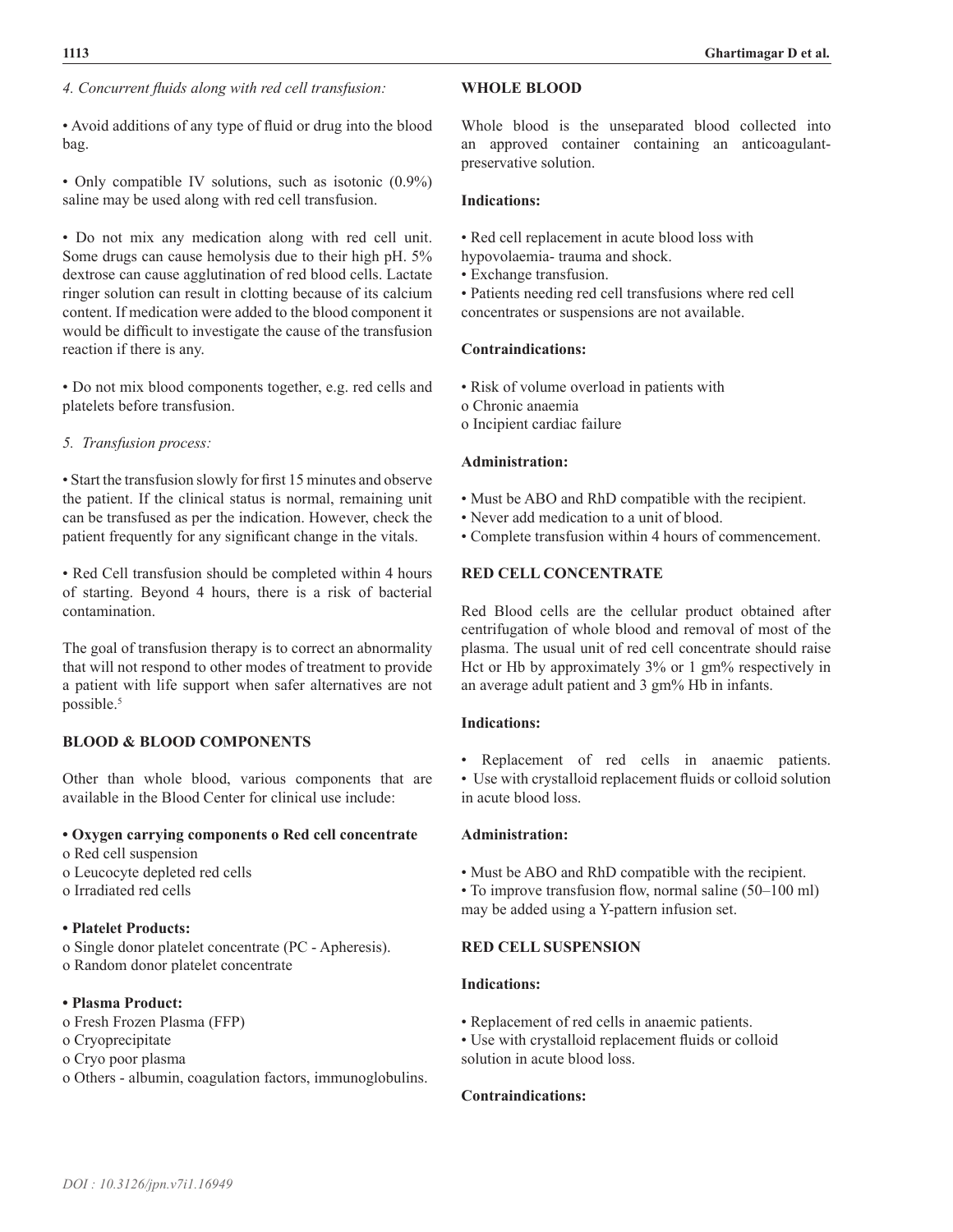• Not advised for exchange transfusion of neonates.

#### **Administration:**

• Must be ABO and RhD compatible with the recipient. • To improve transfusion flow, normal saline (50–100 ml) may be added.

#### **LEUCOCYTE-DEPLETED RED CELLS**

Leukocytes in blood products can induce adverse effects during transfusion, primarily febrile, non-hemolytic reactions.

## **Indications:**

Patients receiving repeated transfusions. • Immune suppressed patients - reduces risk of CMV transmission, since CMV lives in WBCs. • Patients who have experienced two or more previous febrile reactions to red cell transfusion. • Present thinking attributes reactions to cytokines produced by leukocytes in transfused units. • Other explanations to reactions include: immunization of recipient to transfused HLA or granulocyte antigens, micro aggregates and fragmentation of granulocytes.

## **Contraindications:**

• Will not prevent graft-vs-host disease (GVHD). For this purpose, blood components should be irradiated where facilities are available (radiation dose: 25–30 Gy).

## **Administration**:

• Must be ABO and RhD compatible with the recipient. • A leucocyte filter may also be used at the time of transfusion if leucocyte-depleted red cells or whole blood are not available.

## **IRRADIATED BLOOD PRODUCTS**

Blood components that contain viable lymphocytes may be irradiated to prevent proliferation of T lymphocytes, which is the immediate cause of Transfusion-Associated GVHD (TA-GVHD). In order to minimize the risk of TA- GVHD in susceptible individuals, cellular blood products (packed red blood cells, platelets) should be irradiated to a dose of 25 Gy prior to transfusion. Blood must be labelled "irradiated".

#### **Indications:**

o Patients undergoing bone marrow or peripheral blood stem cell transplantation.

- o Patients with Hodgkins lymphoma.
- o Patients with congenital immunodeficiency syndrome.

o Intra-uterine transfusion.

#### **Side Effects and Hazards:**

Irradiation induces erythrocyte membrane damage. Irradiated red cells have been shown to have higher supernatant potassium levels than non-irradiated red cells. Removal of residual supernatant plasma before transfusion may reduce the risks associated with elevated plasma potassium. The expiration date of irradiated red cells is changed to 28 days after irradiation.<sup>2</sup>

## **PLATELET CONCENTRATE**

There are two types of platelet concentrate (PC) available, random donor PC or single donor PC (collected by apheresis)

## **1. Random Donor PC (prepared from whole blood donations):**

Each unit of PC is prepared from a unit of whole blood by centrifugation within 8 hours of phlebotomy. Can be stored upto 72 hours at 20°C to 24°C (with agitation) unless collected in specialized platelet packs validated for longer storage periods; do not store at 2°C to 6°C. Agitation is essential to prevent platelet aggregation which results in loss of viability.

#### **Indications:**

- Treatment of bleeding due to:
- Thrombocytopenia
- Platelet function defects

• Prevention of bleeding due to thrombocytopenia, such as in bone marrow failure

## **Contraindications:**

- Idiopathic autoimmune thrombocytopenic purpura (ITP).
- Thrombotic thrombocytopenic purpura (TTP).
- Untreated disseminated intravascular coagulation (DIC).
- Thrombocytopenia associated with septicaemia, until
- treatment has commenced or in cases of hypersplenism.

## **Administration:**

• After pooling, platelet concentrates should be infused as soon as possible, generally within 4 hours, because of the risk of bacterial proliferation.

• 4–6 units of platelet concentrates (which may be supplied pooled) should be infused through a fresh standard blood administration set.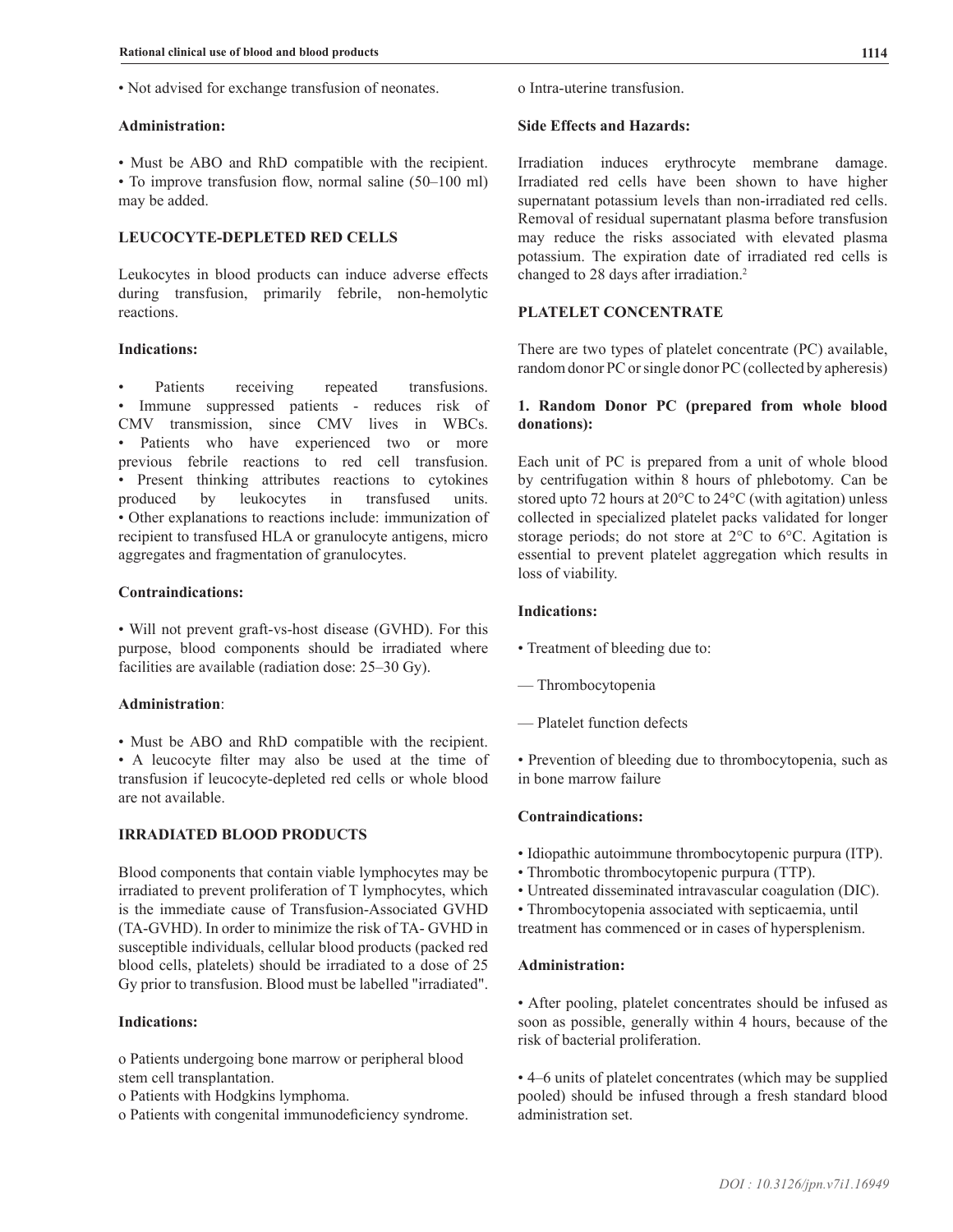• Do not give platelet concentrates prepared from RhD positive donors to an RhD negative female with childbearing potential.

• Give platelet concentrates that are ABO compatible, whenever possible.

## **2. Single donor platelet concentrate (PC- apheresis)**

This component is collected from an individual donor with the help of apheresis machines (cell separators). A single unit of apheresis PC contains  $3-5X10^{11}$  platelets / unit and is suspended in 200 to 300 ml of autologous plasma. Therefore, one unit of apheresis PC is equivalent to approximately 6 units of random donor PC. It is especially useful for patients who are likely to receive long term platelet support such as aplastic anemia or bone marrow transplantation recipients as the number of donor exposures is decreased considerably. One unit of apheresis PC raises the platelet count by 30,000 /ul in adult patient.

Storage: Can be stored upto 72 hours at 20°C to 24°C (with agitation) unless collected in specialized platelet packs validated for longer storage periods; do not store at 2°C to  $6^{\circ}$ C.

## **Indications:**

- Generally equivalent to the same dose of platelet concentrates prepared from whole blood.
- If a specially typed, compatible donor is required for the patient, several doses may be obtained from the selected donor.

## **Contraindications:**

• Patients with thrombotic thrombocytopenic purpura. • Patients with ITP unless there is life threatening bleeding or intracranial hemorrhage.

## **Dosage:**

• One pack of platelet concentrate collected from a single donor by apheresis is usually equivalent to 1 therapeutic dose.

## **Administration:**

• ABO compatibility is more important as high titre anti-A or anti-B in the donor plasma used to suspend the platelets may cause haemolysis of the recipient's red cells.

## **FRESH FROZEN PLASMA**

Fresh frozen plasma (FFP) is plasma that has been separated from a unit of whole blood within 6 to 8 hours of collection, and has been rapidly frozen and maintained at all times at a temperature of –25°C or lower which can be stored for up to 1 year. Plasma contains water, electrolytes, clotting factors and other proteins (mostly albumin). FFP may be given to a patient to restore or help to maintain coagulation factors such as Factor V or Factor VIII. Plasma should not be used as a volume expander unless crystalloids and colloids are unavailable.

FFP is indicated in the control or prevention of bleeding in patients with multiple coagulation factor defects. FFP must be thawed at 37° C in a water bath with due precautions. They can be kept at 4° C for not more than 4 hrs. FFP should be used as soon as it is thawed to avoid the degeneration of clotting factors.

## **Indications:**

- Broad spectrum coagulation factor deficiency.
- Severe liver disease.
- Oral anticoagulant overdose.
- Disseminated intravascular coagulation (DIC).
- Massive transfusion with coagulation problems.
- Thrombotic thrombocytopenic purpura (TTP).
- Anti-Thrombin III deficiency.

## **Precautions:**

- Acute allergic reactions are not uncommon, especially with rapid infusions.
- Severe life-threatening anaphylactic reactions occasionally occur.
- Hypovolaemia alone is not an indication for use.

## **Administration:**

• Must normally be ABO compatible to avoid risk of haemolysis in recipient.

• No compatibility testing required.

## **CRYOPRECIPITATE**

Cryoprecipitate is the cold insoluble precipitate having Factor VIII, vWF, fibrinogen and factor XIII as its major constituents. Standards require an average of 80 IU of F VIII in each unit. At –25°C or colder temperature, it can be stored for up to 1 year. Thawed cryoprecipitate should be store at 4° C and used within 4 hours.

## **Indications:**

• Factor VIII Deficiency (Hemophilia A): The treatment of choice is virus inactivated factor VIII concentrates which is provided by the department for the treatment of hemophilia patients

• Von Willebrand's Disease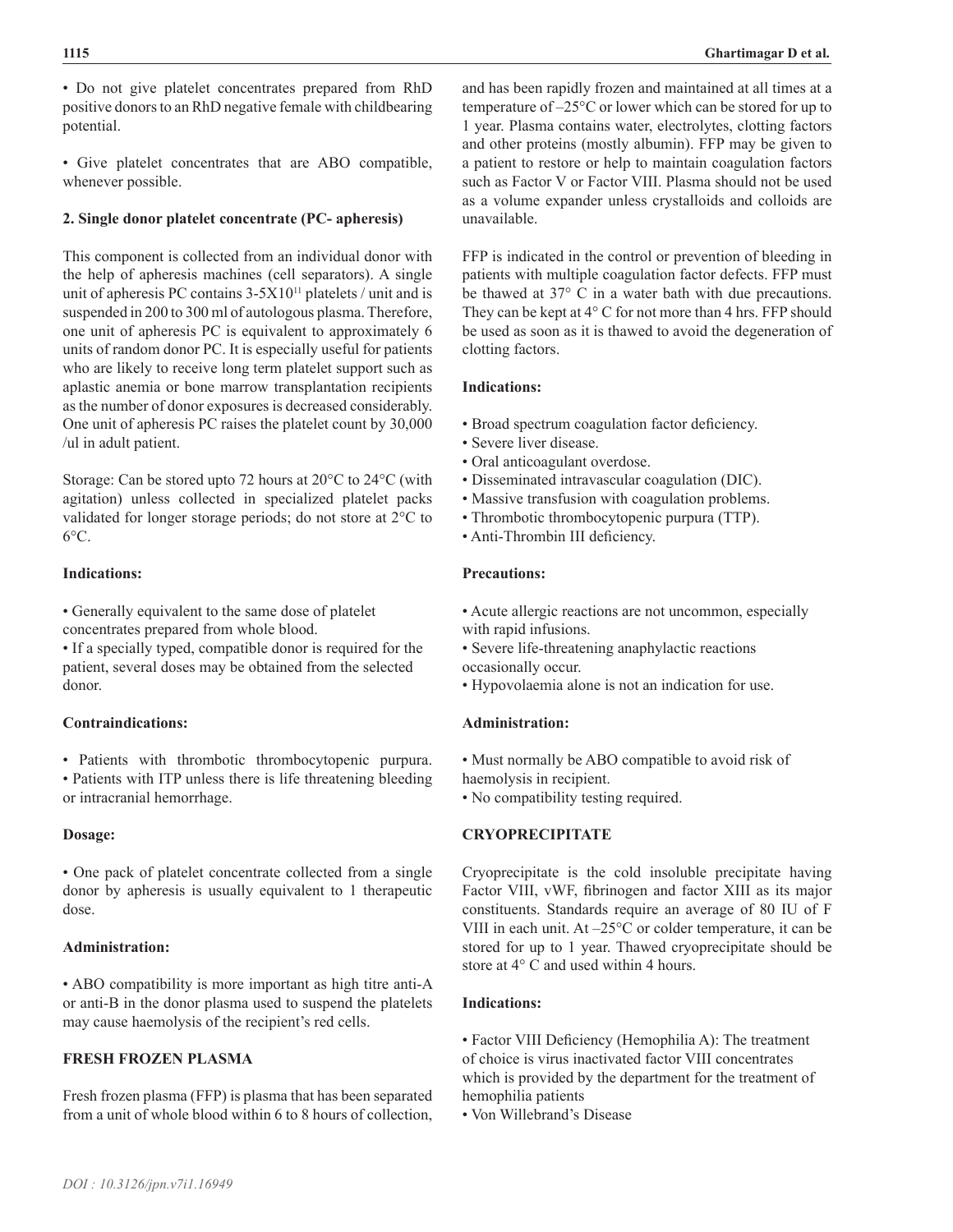- Hypofibrinogenemia  $( \le 80 \text{ mg/dl})$ :
- o Consumptive coagulopathy ( DIC),
- o Dysfibrinogenemia or Afibrinogenemia.

#### **Administration:**

- If possible, use ABO-compatible product.
- No compatibility testing required.
- After thawing, infuse as soon as possible through a standard blood administration set.
- Must be infused within 6 hours of thawing.

Factors VIII and IX and immunoglobulins are also made by recombinant DNA technology and are often favoured because there is no risk of transmitting infectious agents to the patient; however, the costs are high.<sup>3,5,9</sup>

#### **PLASMA DERIVATIVES**

Unlike blood components, plasma derivatives such as albumin or immunoglobulin are concentrated, sterile specific proteins, obtained from large pools of donor plasma. They are used to treat patients with specific protein deficiencies or requirements for passive immunity.

Human plasma proteins prepared under pharmaceutical manufacturing conditions, such as:

- Albumin
- Coagulation factor concentrates
- Immunoglobulins $10$

## **WARMING OF BLOOD PRODUCTS**

Generally, there is no need to warm the unit of red cells before transfusion. Keeping the blood unit at room temperature for 30 minutes will be enough in most cases. Patients who will benefit from warmed blood include adults and children receiving massive transfusion, $\frac{11}{11}$  infants requiring exchange transfusion and patients with cold agglutinins in the serum, it is important to pre warm the unit at 37° C before transfusion. Special blood warmers may be used for this purpose. Blood should not be warmed in Dry Incubator in the laboratory. It is important to keep the patient warm during transfusion. Always check for the presence of hemolysis while using a blood warmer. Red blood cells and plasma exposed to temperatures over 40°C may cause severe transfusion reactions.<sup>6</sup>

## **GRANULOCYTES**

Prepared by hemapheresis and stored at 20-24<sup>o</sup>C. Expiration time is 24 hours but best to infuse as early as possible.

• Primary use is for patients with neutropenia who have gram negative infections documented by culture, but are

unresponsive to antibiotics.

#### **• Daily transfusions are necessary.**

Better antimicrobial agents and use of granulocyte and macrophage colony stimulating factors best for adults, best success with this component has been with babies. Therapeutic efficacy and indications for granulocyte transfusions are not well defined.<sup>2</sup>

#### **WASHING**

Washed components are typically prepared using 0.9% Sodium Chloride, Injection (USP) with or without small amounts of dextrose. Washing of blood components is indicated to remove unwanted plasma when it contains constituents that predispose patients to significant transfusion reactions (eg, the removal of IgA-containing plasma in providing transfusion support for an IgA-deficient recipient or in rare recipients experiencing anaphylactoid reactions to plasma components). There will also be some loss of red cells and platelets, as well as a loss of platelet function through platelet activation. The shelf life of washed components is no more than 24 hours at 1 to  $6^{\circ}$ C or 4 hours at 20 to  $24^{\circ}$ C Therefore washing is not a substitute for leukocyte reduction.

#### **Specific Washed Components**

• Washed red blood cells (red blood cells washed) • Washed apheresis red blood cells (red blood cells pheresis washed) washed platelets (platelets washed) • Washed apheresis platelets (platelets pheresis washed)<sup>10</sup>

#### **CONCLUSION**

The rational use of blood and blood products means the right blood goes to the right patient at the right time. Patients seldom require all of the components of whole blood so, it should be separated into units of red cells, plasma and platelets before it reaches a patient. Once the decision to transfuse has been made, everyone involved in the blood banking as well as in transfusion process has the responsibility for the transfusion of safe blood products.

#### **ACKNOWLEDGMENTS**

I would like to thank Dr. Arnab Ghosh and others in Dept of Pathology, MCOMS for their support and help while writing this review article.

#### **REFERENCES**

- 1. Safe blood and blood products. WHO, Manual on the management, maintenance and use of blood cold chain equipment. World Health Organization. Geneva
- 2. The Clinical Use of Blood. WHO, Handbook World Health Organization Blood Transfusion Safety. GENEVA
- 3. American Association of Blood Banks (AABB) Technical Manual,